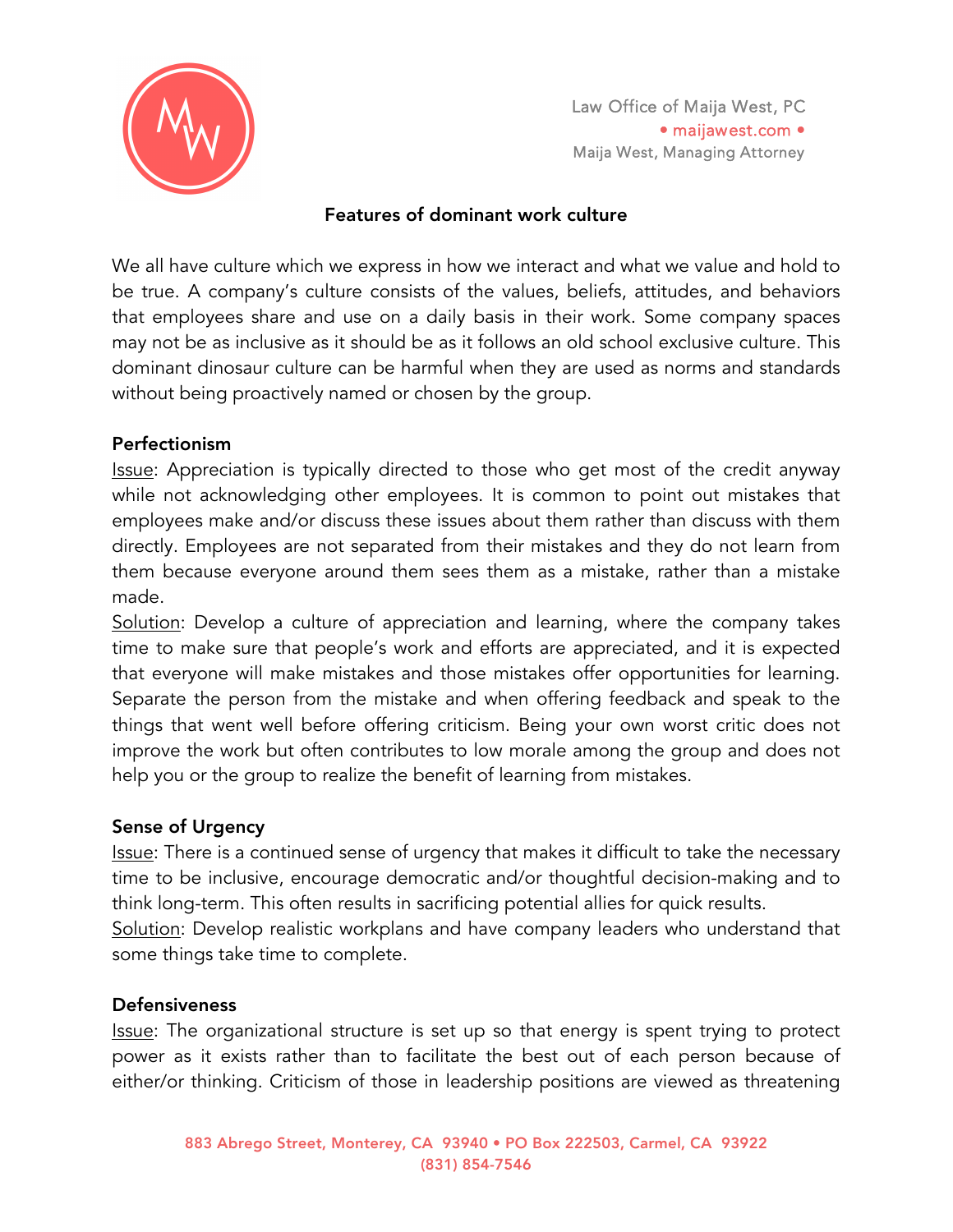and inappropriate. When leaders are presented with new ideas, they respond with defensiveness, making it very difficult to raise new ideas.

Solution: It is important to first understand the similarities between defensiveness and fear of losing power. Discuss with your team the ways in which defensiveness and resistance to new ideas obstructs the mission.

## Quantity Over Quality

Issue: All company resources are directed toward producing measurable goals because things that can be measured are viewed as more valuable than goals that cannot. For example, valuing deliverables alone rather than the ability to constructively deal with conflict. There is no difference between following processes and what it says.

Solution: Include process or quality goals in your planning and make sure that the company has a values statement which expresses the ways in which you want to do your work. Make sure that everyone in the company knows and understands the values. Develop ways to measure once non-measurable goals and understand when it is appropriate to update processes rather than continue with an outdated method.

## Only One Right Way

Issue: The belief that there is only one right way to do things and once people are introduced to the right way, they will see the light and adopt it and if they do not, then something is wrong with them.

Solution: Understand that there are many ways to accomplish goals. Once the group has made a decision about which chosen method, honor that decision and see what you and the company will learn from doing it a new way. Evaluate employees for innovation and integration and note those who push to keep the same methods.

## Either/Or Thinking

Issue: Things are either/or, right/wrong which is similar to perfectionism and it makes it difficult to learn from mistakes. This increases sense of urgency, as people feel they have to make quick decisions with no time or encouragement to consider alternatives. Solution: Notice when people use 'either/or' language and push to come up with more than two alternatives. Slow it down and encourage people to do a deeper analysis. When people are faced with an urgent decision, take a break to give people some breathing room to think creatively and avoid making decisions under extreme pressure.

## Power Hoarding

Issue: Little, if any, value around sharing power because power seen as limited. Leaders feel threatened when anyone suggests changes in how things should be done in the company. Suggestions are a reflection of their leadership skills. Leaders assume they